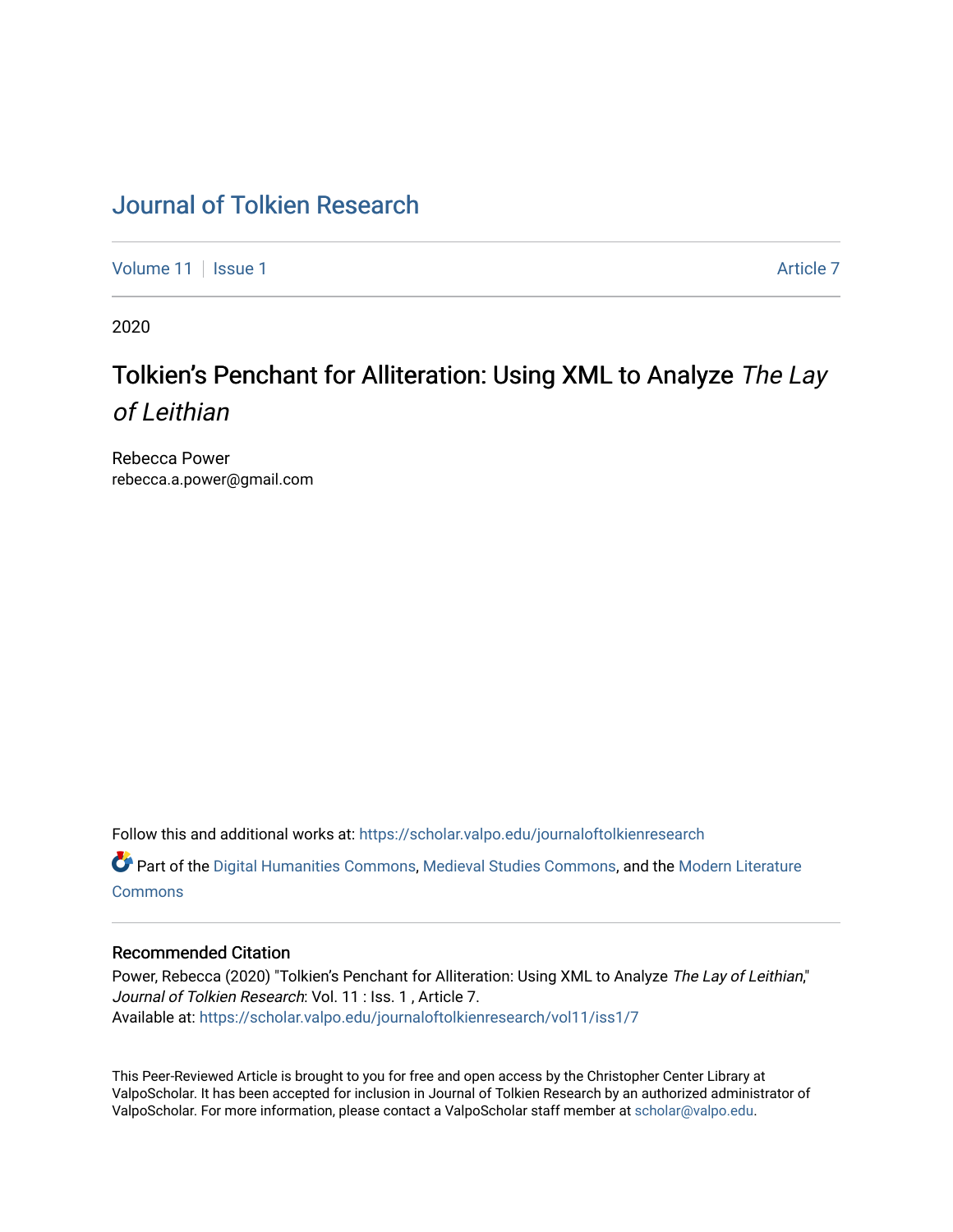J.R.R. Tolkien's unfinished poem *The Lay of Leithian*, totalling 4223 lines across 14 cantos, exists in various drafts compiled by Christopher Tolkien and published in *The Lays of Beleriand* (referred to as 'Manuscript A'). *The Lay of Leithian* is written in octosyllabic couplets, following the form of a lay, and is organized into stanzas and cantos of varying length that divide the narrative action. Although written in the style of a lay, a non-alliterative poetic form, *The Lay of Leithian* includes alliteration to the extent that it becomes more than merely 'decorative,' as Christopher Tolkien describes the alliteration in his "Note on the Text" in *The Lay of Aotrou and Itroun* (xii).

This analysis of Tolkien's *The Lay of Leithian* focuses on the inclusion of alliteration in the poem, aided by the encoding of the poem in XML (Extensible Mark-up Language) and the creation of accompanying XSLT (Extensible Stylesheet Language Transformations) documents that transform and represent the encoded data. The data provides the basis for further exploration into how and why Tolkien uses alliteration within the poem. Because *The Lay of Leithian* is a 4223 line poem, encoding it allows for the charting of alliterative pattern types, and the percentage of alliterating lines throughout. By representing the data in more objective ways while looking at the poem as a whole, it becomes possible to identify overarching patterns that may not be discernable at the line or stanza level, considering the substantial length of the poem. My analysis reveals three significant findings: passages with positive descriptions often contain alliteration; narratively significant words alliterate the most (i.e. 'Lúthien,' 'Beren,' 'sing(s)/sang/sung'); and passages with alliteration that describe Beren and Lúthien use plosive and liquid consonants respectively.

The legend of Beren and Lúthien is retold multiple times by J.R.R. Tolkien in various forms, showing "its quintessential importance to him personally and the mythology of Middle-earth generally" (Beal 24). Across these various versions there are echoes throughout them that demonstrate the close relationship they have with one another, and how they have influenced one another in their creation. Over time, the story of Beren and Lúthien has developed and been refined, and its echoes in other texts throughout Tolkien's legendarium reinforce his mythology. Although not explicitly an early version of the Beren and Lúthien legend, a short rhyming poem with an alliterative introduction titled "Light as Leaf on Lindentree" was published in June 1925 and is the original version of the song recounted by Aragon on Weathertop in *The Fellowship of the Ring* (191-193); and exists in part in *The Lay of the Children of Húrin*. This early alliterative writing about Beren and Lúthien demonstrates that Tolkien was thinking about alliteration, as well as experimenting with writing in a combination of alliterative and rhyming verse, during its conception.

Despite its unfinished state, *The Lay of Leithian* remains the longest poetic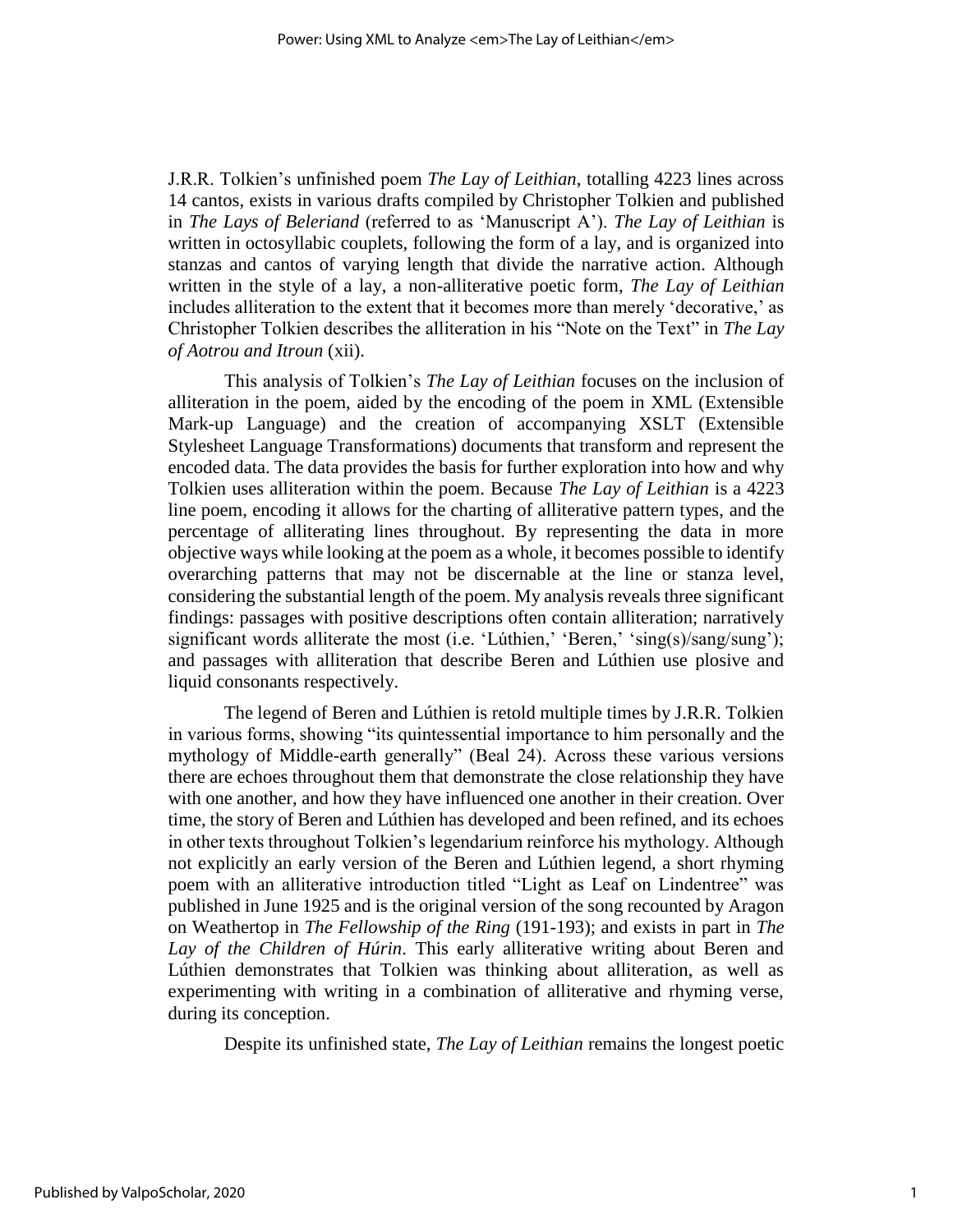version of Beren and Lúthien's story, and was written after *The Lay of the Children of Húrin* was abandoned. *The Lay of the Children of Húrin* is an alliterative poem that contains references to what would become *The Lay of Leithian*, and many of the descriptions and lines from *The Lay of the Children of Húrin* are present in *The Lay of Leithian*. Some of the initial poetic versions and influences of *The Lay of Leithian* were alliterative, and this feature carries through into the lay version despite being written in octosyllabic couplets, a poetic form based on rhyme rather than alliteration.

#### *Literature Review*

Tolkien's penchant for alliteration is demonstrated by his extensive study of Old English-style alliterative meter, and his use of alliteration in his poetry and prose. Tom Shippey's article "Tolkien's Development as a Writer of Alliterative Poetry in Modern English" details Tolkien's alliterative poetry, noting a total of at least twenty-two poems written in modern English following the metrical rules of Old English-style alliterative meter (1). Scholars interested in Tolkien's use of alliterative meter have primarily published metrical analyses of his original Old English and modern English poetry, and his translations of Old English alliterative verse; or discuss Tolkien's alliterative work as a twentieth century alliterative revival (Bold; Hall; Lee & Solopova; Phelpstead; Shippey "Tolkien's Development"; Sudell; Zimmerman). There are a few exceptions that examine Tolkien's use of alliterative verse as having a narrative function (Shelton), but none that analyze the function of alliteration in Tolkien's work.

Compared to Tolkien's other works, *The Lay of Leithian* is not often the focus of criticism. The legend of Beren and Lúthien, and sometimes specifically *The Lay of Leithian*, is analyzed for its themes and influences from classical mythology, medieval literature, and Tolkien's own life (Agan; Beal; Dawson; Evans; Shippey "All for Love"; West). These criticisms often highlight the femalecentered narrative of the legend, and compare the various versions of the legends that exist throughout Tolkien's body of work, but do not include analysis of the meter.

#### *Methodology*

Old English-style alliterative meter, in which Tolkien has studied and written extensively, follows strict rules (see Terasawa for a detailed explanation of these rules) that have been adopted, in part, for this analysis of *The Lay of Leithian*. The features of Old English-style alliterative meter that are relevant are that each line contains four stressed syllables, and these stressed syllables are eligible to participate in alliteration. As previously noted, *The Lay of Leithian* is written in octosyllabic couplets, and therefore each line of the poem contains four stressed syllables. Because *The Lay of Leithian* is not written in alliterative meter, expanding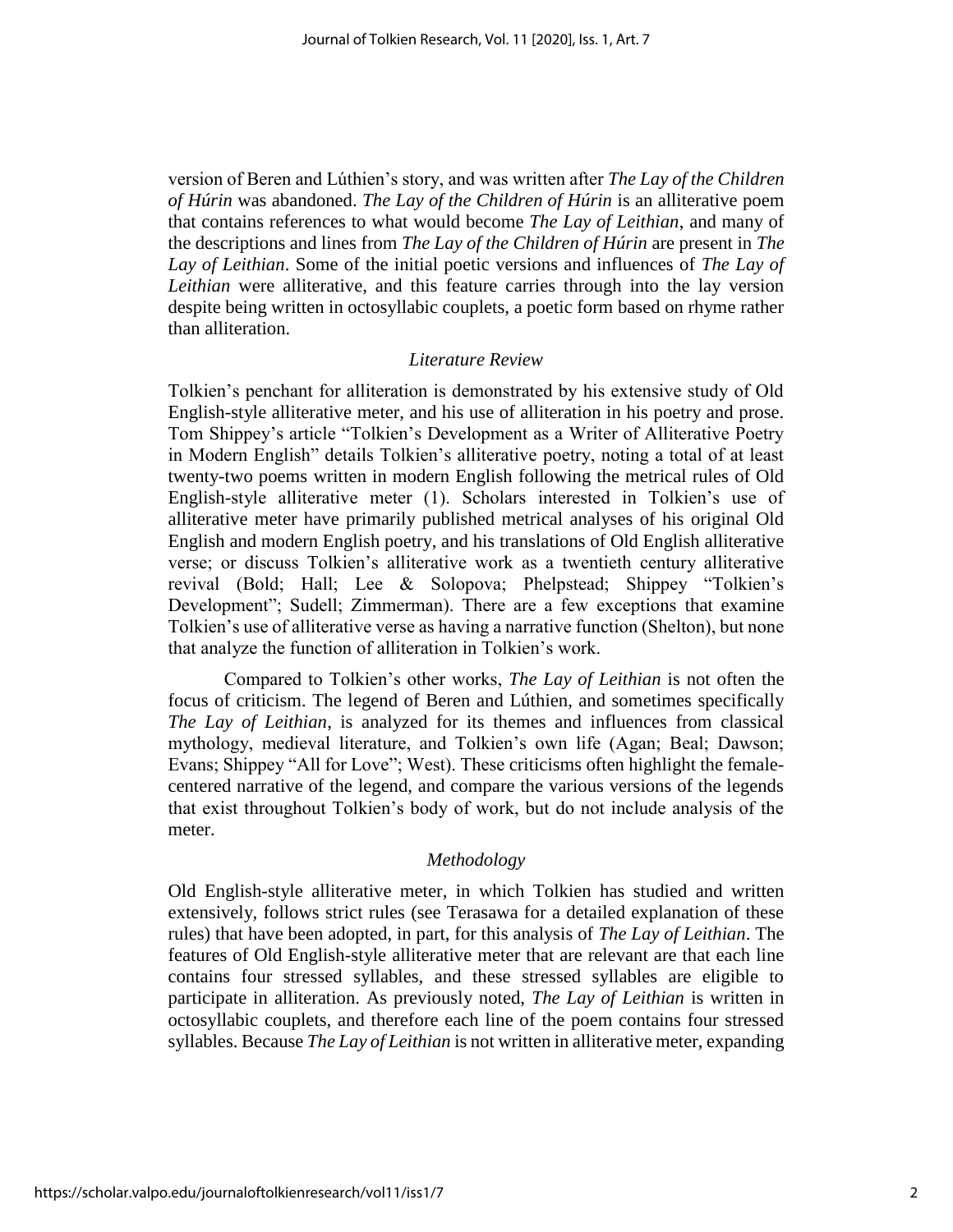the possibilities for alliterative pattern types to include ones that are not options in Old English alliterative verse was necessary. As a result, there are 14 different alliterative pattern types used throughout *The Lay of Leithian* (see Appendix A for a detailed list of these patterns and their total usage in the poem).

TEI (Text Encoding Initiative)-compliant XML is used to encode the poem's stanza and canto divisions, the presence of alliteration and its place in the line, the alliterative sound, and the rhyming word (see Appendix B for a sample of the XML code, and a brief description of my encoding method). XSLT documents were created and used to identify the alliterative pattern type in each line, as well as visually represent the data in a number of ways: a chart of the alliterative pattern types present in the poem and their totals per canto; a chart of the alliterative pattern types present in the poem and their totals per stanza; a chart of the total lines per canto whose rhyming word also participates in alliteration; a chart of the total of each alliterating sound present in lines with alliteration; and a bar graph of the percentage of alliterating lines per canto.

The benefit of implementing XML into this examination is, in part, due to the length and complexity of *The Lay of Leithian*, and the focus on alliteration. The presence of alliteration becomes noticeable when reading the poem, but an accurate search for patterns, frequencies, and use of alliteration is more difficult to do across 4223 lines. By encoding the lines for these features, it is possible to represent the data in ways that inform new readings of the poem: returning to cantos that have a higher or lower percentage of alliterating lines, or sections that have a higher occurrence of a particular alliterative sound or pattern type. In addition to ease and accuracy, the use of TEI-compliant XML and the creation of XSLT documents also allows for this work to be expanded upon as it provides the foundation for similar analysis across more of Tolkien's work. Future projects could include encoding his other lays, or other non-alliterative work, to corroborate the results from the alliterative analysis of *The Lay of Leithian*, or gain new insight into Tolkien's use of alliteration in his poetry.

#### *Results*

Through the use of XML software, the encoded data can be grouped into charts and graphs that provide the foundation for an analysis of the alliteration present in *The Lay of Leithian*. Appendix A depicts the alliterative pattern types and totals throughout the entire poem, revealing that 43.97% of the lines in *The Lay of Leithian* include alliteration. For a detailed list of alliterative pattern types and totals in each canto, see Appendix C.

Throughout his article "Tolkien's Development as a Writer of Alliterative Poetry in Modern English," Shippey repeatedly notes Tolkien's preference for Btype half-lines (using Siever's five types). Written in octosyllabic couplets, each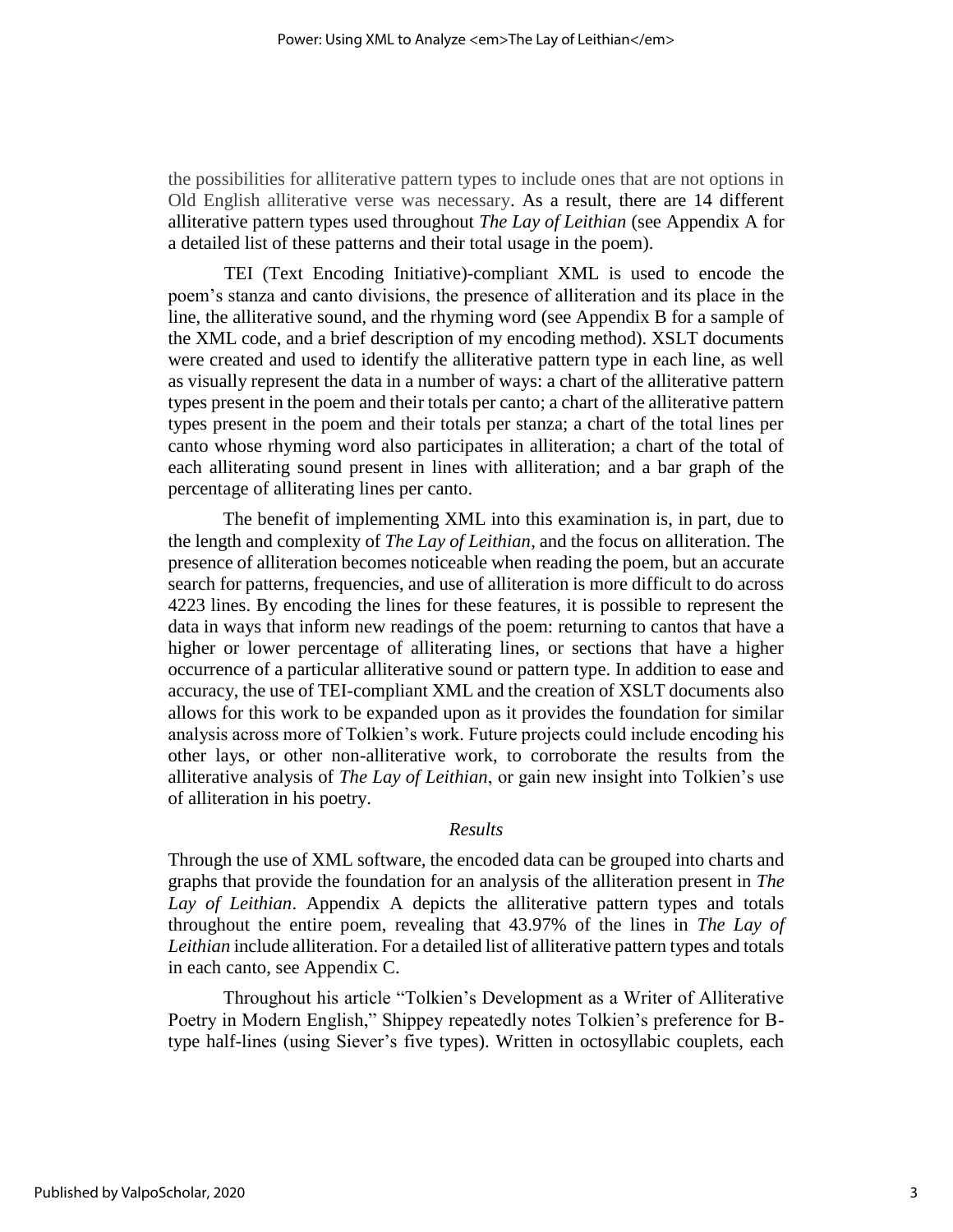line in *The Lay of Leithian* is composed of two B-type half-lines per line. Because Old English alliterative meter is being used as a guideline for this analysis, the combination of stressed syllables participating in alliteration is given greater flexibility. In Old English alliterative verse the final stressed syllable is not eligible to participate in alliterative meter, but has been included as an option in my analysis. Due to being written in octosyllabic couplets, the final stressed syllable of each line participates in rhyming with another line, and therefore is emphasized. Of *The Lay of Leithian*'s 4223 lines, 925 (21.9%) have its final syllable participating in both rhyme and alliteration, further emphasizing those particular words.

While the total number of lines that contain alliteration throughout *The Lay of Leithian* is 43.97%, there is variation across the cantos. Cantos I and XIV have 59.18% and 60.42% respectively, while Canto VIII, the lowest, has 34.76%. Throughout *The Lay of Leithian*, passages containing positive descriptions, such as descriptions of nature, magic, or 'good' characters (Lúthien, Beren, Thingol, Melian, etc.) often contain alliteration; while negative descriptions of senseless violence or 'bad' characters tend to not alliterate. Canto I introduces Lúthien and her home (words with stressed syllables participating in alliteration are bolded and rhyming words are italicized):

Such **lissom limbs** no more shall *run*  on the green earth beneath the *sun*; so fair a **maid** no **more** shall *be*  from **dawn** to **dusk** , from **sun** to *sea*. Her robe was blue as **summer** *skies*, but grey as **evening** were her *eyes*; (23-28)

The description of Lúthien continues for the remainder of the stanza, and the words with stressed syllables participating in alliteration emphasize both Lúthien's beauty and the nature she resides in. Canto XIV is one of the scenes most pivotal in the story:

and Beren desperate then *aside*  thrust Luthien, and forth did *stride* unarmed, **defenceless** to *defend*  **Tinuviel** until the *end*. With left he caught at hairy *throat*, with right hand **at** the **eyes** he *smote*his **right**, from **which** the **radiance** *welled*  of the **holy** Silmaril he *held*. (4208-4215)

Beren's actions and character in this stanza are further emphasized with alliteration,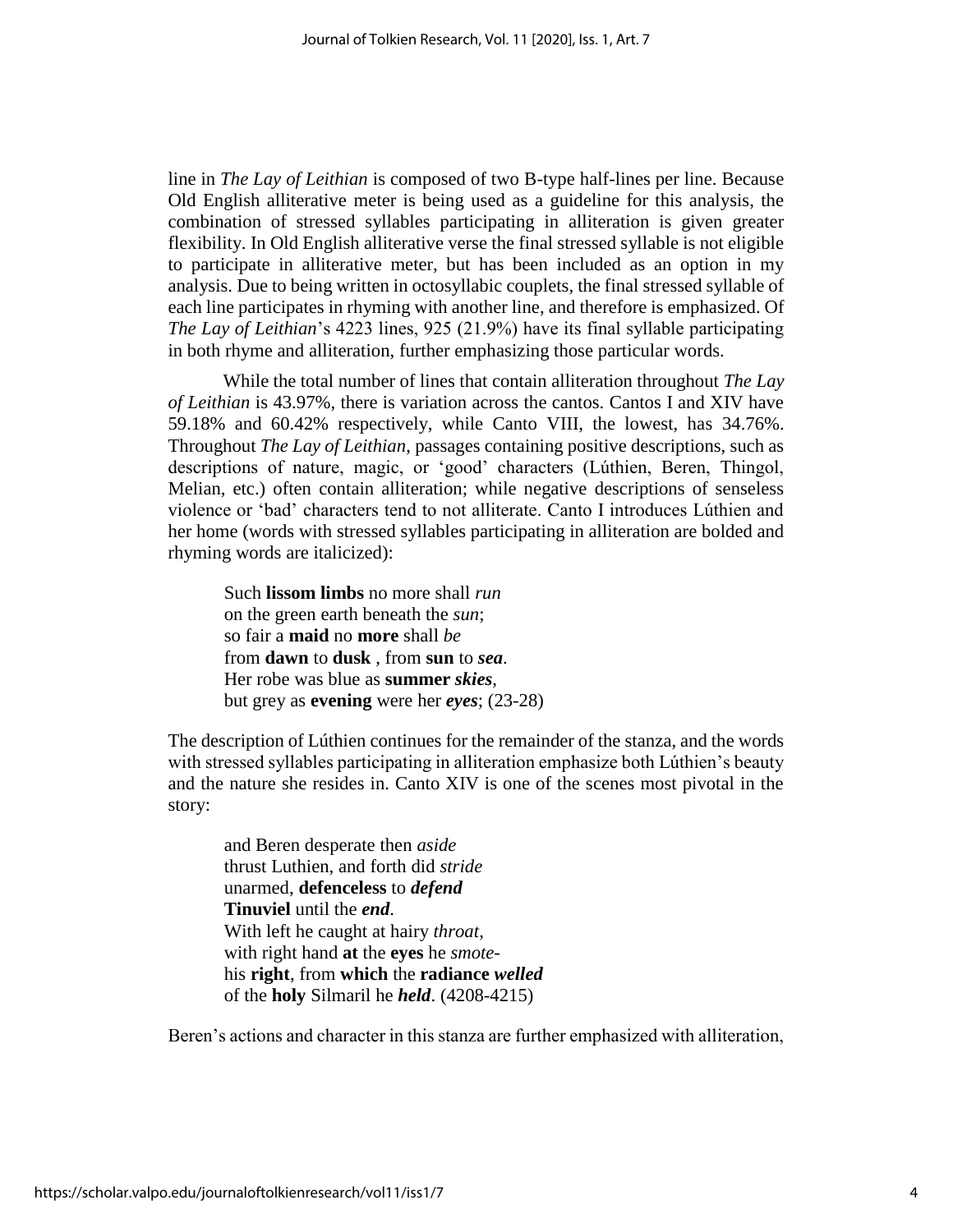as the key words participating in alliteration reinforce his act as honourable, brave, and admirable.

The use of alliteration to highlight positive descriptions is most apparent in Canto VIII, due to only 34.76% of the lines containing alliteration. The stanzas and passages that describe Celegorm and Curufin and their treachery, and the excessive violence of their hunting contain very little alliteration. However, stanzas and passages focused on Lúthien—describing her, her thoughts, or her dialogue (especially when she is thinking or speaking about Beren)—contain substantially more alliteration, which can be seen in table 1.

| <b>Stanza</b> | <b>Lines with</b><br><b>Alliteration</b> | <b>Brief Plot Description</b>                                           |
|---------------|------------------------------------------|-------------------------------------------------------------------------|
| 99            | 50.00%                                   | Description of Oromë's hounds                                           |
| 100           | 31.25%                                   | Description of Huan                                                     |
| 101           | 44.44%                                   | Description of present events                                           |
| 102           | 25.00%                                   | Curufin's negative speech                                               |
| 103           | 20.00%                                   | Celegorm and Huan lead hunt for silmaril                                |
| 104           | 26.47%                                   | Description of Lúthien; Huan captures Lúthien                           |
| 105           | 33.33%                                   | Huan brings Lúthien to Celegorm                                         |
| 106           | 41.67%                                   | Lúthien introduces herself                                              |
| 107           | 41.67%                                   | Celegorm requests to hear Lúthien's tale                                |
| 108           | 37.50%                                   | Lúthien recounts the tale and the urgency of her task                   |
| 109           | 12.50%                                   | Celegorm and Curufin lie to Lúthien                                     |
| 110           | 31.25%                                   | Lúthien is taken to Nargothrond; Huan thinks about Beren and<br>Lúthien |
| 111           | 26.67%                                   | Lúthien is held captive                                                 |
| 112           | 55.00%                                   | Lúthien speaks to Huan about Beren                                      |
| 113           | 45.00%                                   | Huan defends Lúthien                                                    |
| 114           | 31.25%                                   | Lúthien escapes with Huan                                               |

*Table 1: A condensed display of the main plot points and percentage of alliterating lines in each stanza of Canto VIII.* 

The stanzas with over 40% of the lines alliterating are about positive events, descriptions, or dialogue. The stanza with the highest percentage of lines alliterating (at 55%) is Lúthien speaking to Huan: lamenting her situation, describing Beren's journey to Doriath, and how she is all Beren has left; which strengthens the bond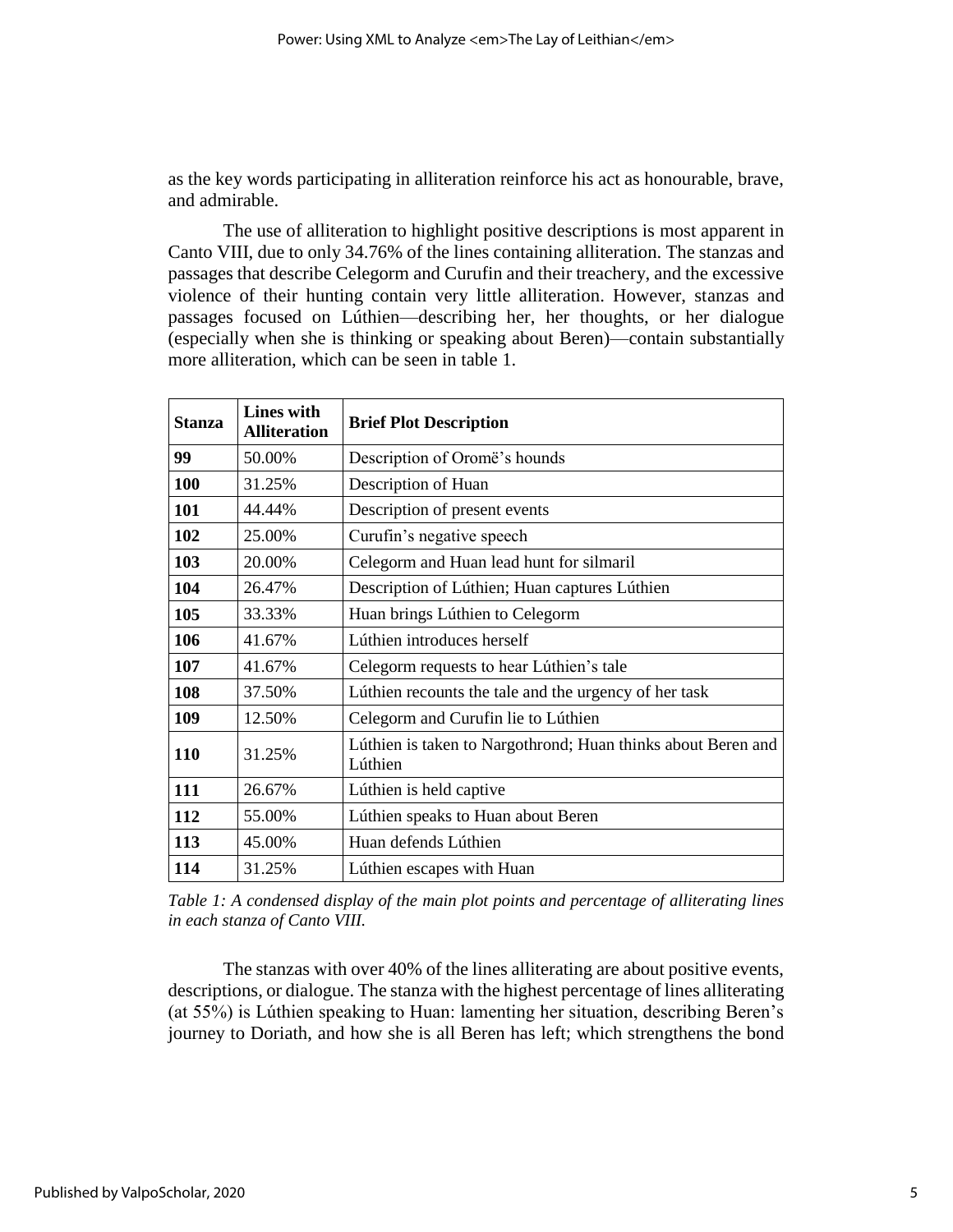between Lúthien and Huan. In contrast, the stanzas with less than 25% of the lines alliterating depict negative events: Curufin's negative speech about his lord, the brief description of Celegorm and Curufin's hunting expedition, and Celegorm and Curufin plotting to take Lúthien captive by tricking her into believing they will assist her. The remaining stanzas depict a blending of positive and negative imagery, but still adhere to the same structure: alliteration being used in more positive descriptions, or actions directly relating to Lúthien.

Looking at an overview of the alliterating pattern types used throughout *The Lay of Leithian* provides the foundation for exploring how Tolkien deliberately uses alliteration to enhance aspects of his story. Another way to analyze Tolkien's use of alliteration, drawing inspiration from Jerome McGann and Lisa Samuels article "Deformance and Interpretation," is to look at the words that participate in alliteration. Because the poem is 4223 lines long, and 43.97% of the lines include alliteration, there are over 1500 different words (not including plurals, tense variations, etc.) that participate in alliteration. Looking, however, at the most used words that participate in alliteration can also provide additional information when assessing how and why Tolkien uses alliteration in *The Lay of Leithian* (see table 2).

| Word              | <b>Total</b> | <b>Alliterate</b> | Percentage |
|-------------------|--------------|-------------------|------------|
| Luthien('s)       | 102          | 36                | 35.29%     |
| all               | 121          | 28                | 23.14%     |
| sing(s)/sang/sung | 44           | 28                | 63.64%     |
| eye(s)            | 80           | 25                | 31.25%     |
| long              | 76           | 25                | 32.89%     |
| Beren('s)         | 102          | 24                | 23.53%     |
| sudden            | 33           | 21                | 63.64%     |
| love(d)           | 56           | 20                | 35.71%     |
| stone(s)          | 40           | 19                | 47.50%     |
| Elfinesse         | 19           | 19                | 100.00%    |
| feet              | 69           | 17                | 24.64%     |
| one               | 58           | 17                | 29.31%     |
| fell              | 50           | 17                | 34.00%     |
| wild              | 30           | 17                | 56.67%     |
| Tinuviel          | 22           | 17                | 77.27%     |
| dark              | 91           | 16                | 17.58%     |
| Huan('s)          | 48           | 16                | 33.33%     |
| before            | 48           | 15                | 31.25%     |
| song(s)           | 49           | 15                | 30.61%     |
| Earth             | 38           | 14                | 36.84%     |

*Table 2: A chart depicting the top 20 most used words for alliteration.*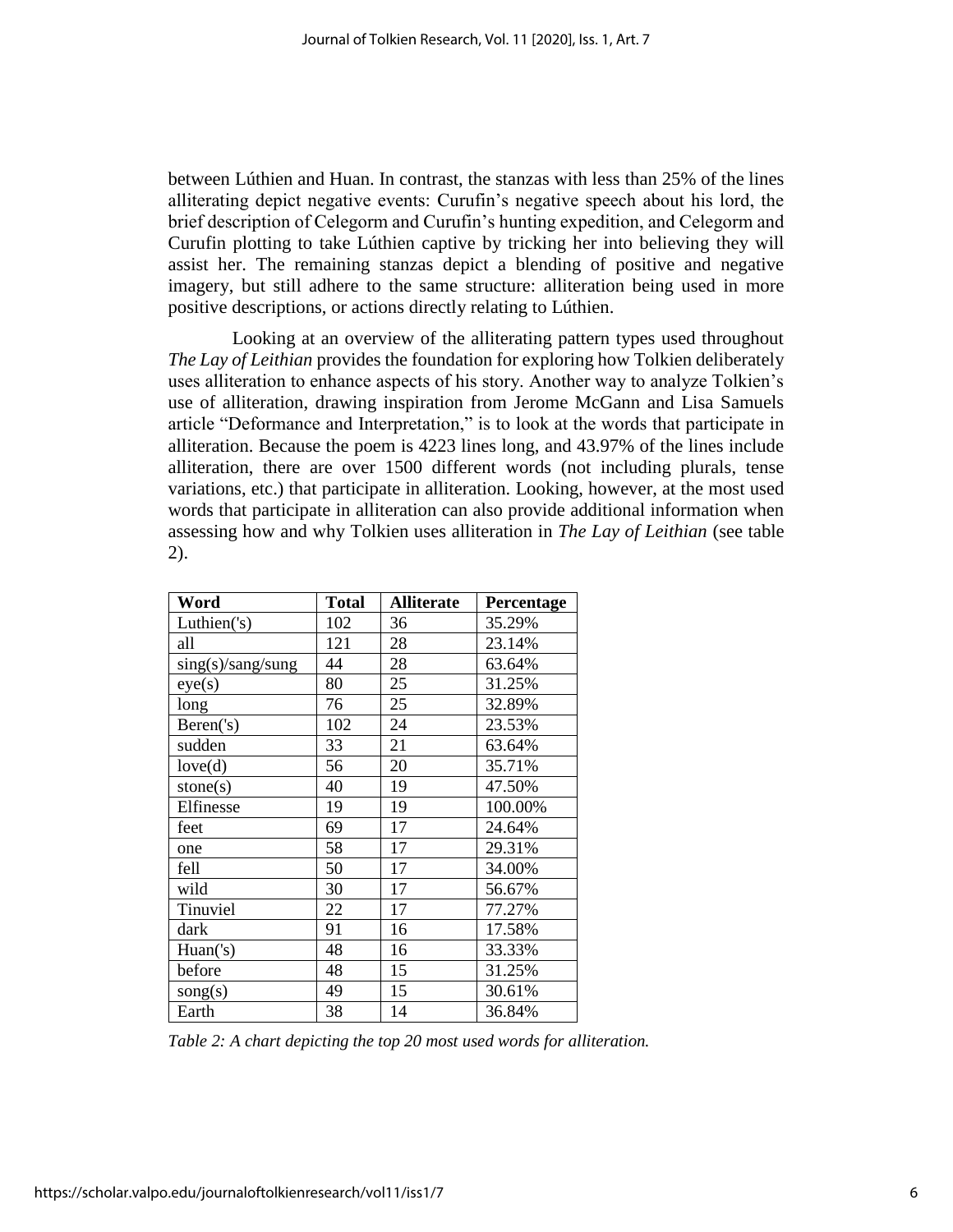The word that participates in alliteration the most (excluding *in*, *of*, and *and*) is *Lúthien*, and the top 10 words include *all*, *sing(s)/sang/sung*, *Beren*, and *love(d)*, which is quite fitting for a poem about Beren and Lúthien. Interestingly, Beren and Lúthien are each named 102 times, but Lúthien's name alliterates more throughout (35.29% compared to 23.53%). As well, Tinuviel, the name that Beren gives her, is said 22 times, 77.27% of which participate in alliteration. Many of the words listed in table 2 fall into two categories: describing Lúthien or describing nature; the majority of which are used in a positive or complementary way. Another notable word, and its variations, that participates in alliteration is *sing(s)/sang/sung*. Given that Tolkien's mythology is musically centered, the repeated use of *sing(s)/sang/sung* in alliterating lines further emphasizes its significance in both the poem and Tolkien's legendarium.

Similarly, there is a preference in the types of alliterative sounds used throughout *The Lay of Leithian* (see Appendix D for a detailed list of the sounds participating in alliteration). The sounds that participate in alliteration most often are *F*, *L*, *S* (all variations), and vowels, which together make up 55.7% of the sounds used in alliteration. Passages describing Lúthien use more liquid, fricative, and glide consonants, whereas passages describing Beren use more plosive consonants. This use of liquid and plosive consonants corresponds with the starting consonant (and first stressed syllable) of their names, and creates a stronger connection between the description and whom it describes.

#### *Conclusion*

By using TEI-compliant XML to analyze *The Lay of Leithian*, focusing specifically on alliteration, the data revealed that 43.97% of the poem's lines contain alliteration. From here, one can begin thinking about Tolkien's use of alliteration. Additionally, through the creation of TEI-compliant XML, and using the XSLT documents already created, encoding Tolkien's other poetic works will also provide the opportunity to cross-examine his use of alliteration, or chart his use of alliteration over time.

Although more analysis is required to fully confirm and corroborate the data gathered about *The Lay of Leithian* and Tolkien's use of alliteration, the XMLencoded poem provides a foundation for this analysis, and reveals patterns relating to alliteration that had not been previously noticed or confirmed. Tolkien uses alliteration when describing particular scenes (using alliteration during positive scenes, and little-to-no alliteration during negative scenes); favours narratively significant words in alliteration; and uses plosive and liquid consonants in alliteration when describing Beren and Lúthien respectively. Alliteration, for Tolkien, is a poetic device that heightens language, and imbues extra meaning within the lines of his poetry and prose; which in turn makes his work complex and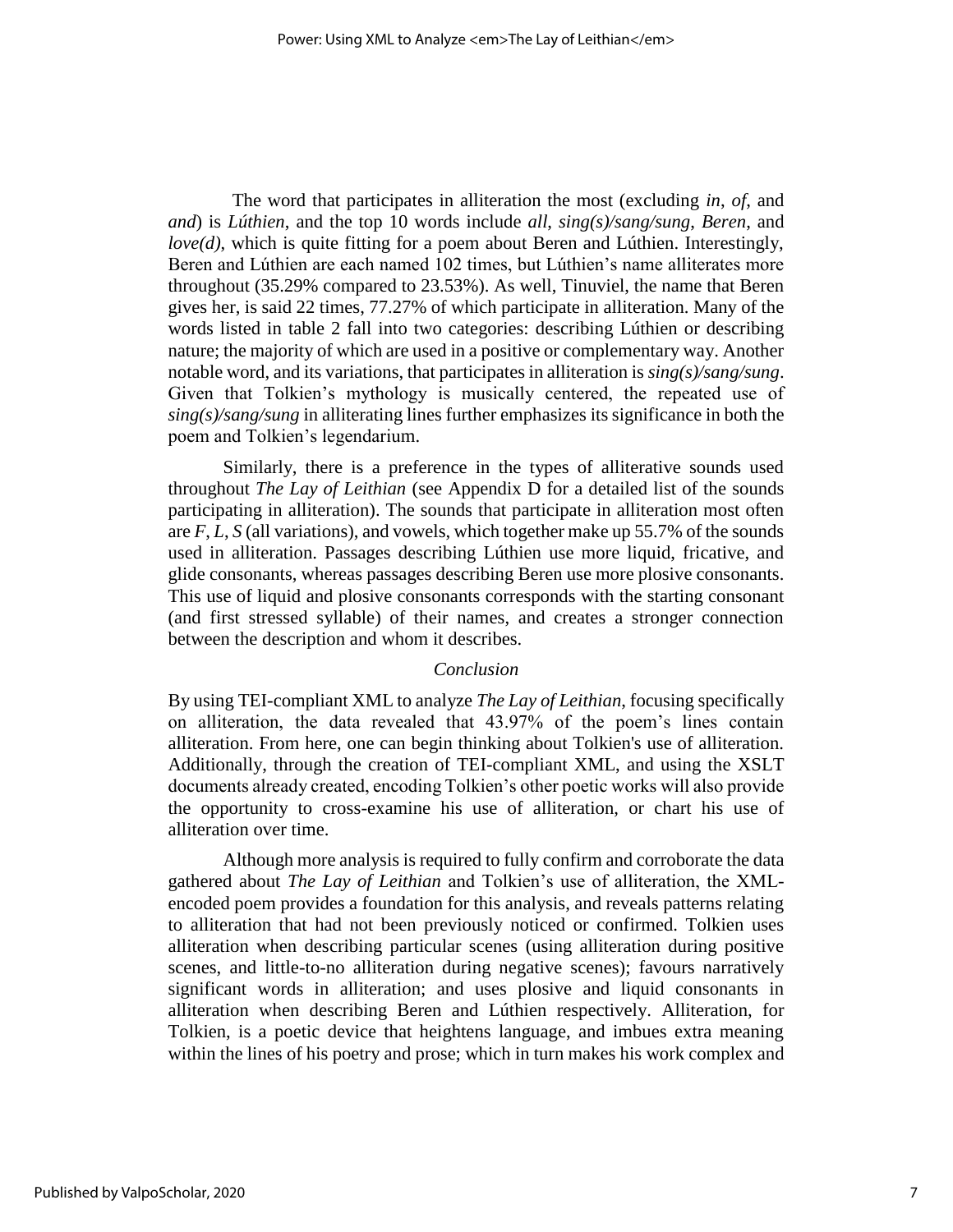compelling to both read and study. In addition, alliteration is used to reinforce positive or negative aspects of the plot. A more in-depth analysis of *The Lay of Leithian*, with the information provided through XML and XSLT, is needed to further confirm these hypotheses, but this preliminary analysis demonstrates how XML provides a basis for pattern analysis that can inform new readings of Tolkien's poetry.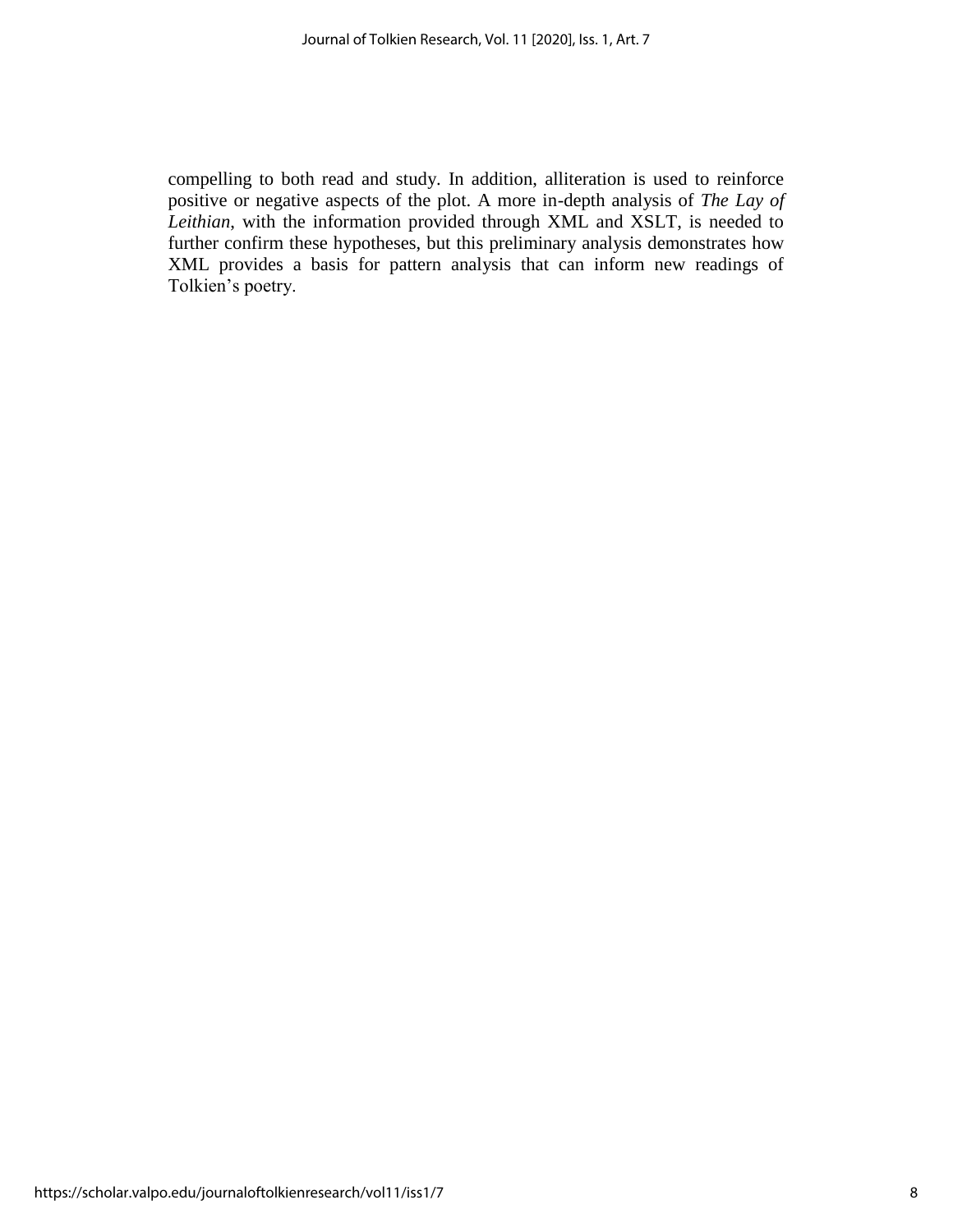### **Appendix A**

The alliterative pattern types are displayed as a combination of four letters that represent the four stressed syllables in each line. 'A' (or 'B' in cases of two sets of alliteration) represents a stressed syllable participating in alliteration, while 'X' and 'Y' represent stressed syllables not participating in alliteration (and 'WXYZ' represents a line with no alliteration on stressed syllables).

| <b>Alliterative</b>       | <b>Pattern</b> | <b>Percentage of Pattern in</b> | <b>Percentage of Pattern</b> |
|---------------------------|----------------|---------------------------------|------------------------------|
| <b>Patterns</b>           | <b>Totals</b>  | <b>Total Alliterating Lines</b> | in Total Lines               |
| <b>AAAA</b>               | 11             | $0.59\%$                        | 0.26%                        |
| <b>AAAX</b>               | 57             | 3.07%                           | 1.35%                        |
| <b>AABB</b>               | 36             | 1.94%                           | 0.85%                        |
| <b>AAXA</b>               | 32             | 1.72%                           | 0.76%                        |
| <b>AAXY</b>               | 330            | 17.77%                          | 7.81%                        |
| <b>ABAB</b>               | 44             | 2.37%                           | 1.04%                        |
| <b>ABBA</b>               | 24             | 1.29%                           | $0.57\%$                     |
| <b>AXAA</b>               | 43             | $2.32\%$                        | 1.02%                        |
| <b>AXAY</b>               | 295            | 15.89%                          | 6.98%                        |
| <b>AXYA</b>               | 213            | 11.47%                          | 5.04%                        |
| <b>XAAA</b>               | 26             | 1.40%                           | 0.62%                        |
| <b>XAAY</b>               | 250            | 13.46%                          | 5.92%                        |
| <b>XAYA</b>               | 218            | 11.74%                          | 5.16%                        |
| <b>XYAA</b>               | 278            | 14.97%                          | 6.58%                        |
| <b>WXYZ</b>               | 2368           |                                 |                              |
| (No Alliteration)         |                |                                 |                              |
| <b>Total Alliteration</b> | 1857           |                                 |                              |
| <b>Total Lines</b>        | 4223           |                                 |                              |
| Percentage                | 43.97%         |                                 |                              |
| <b>Alliteration</b>       |                |                                 |                              |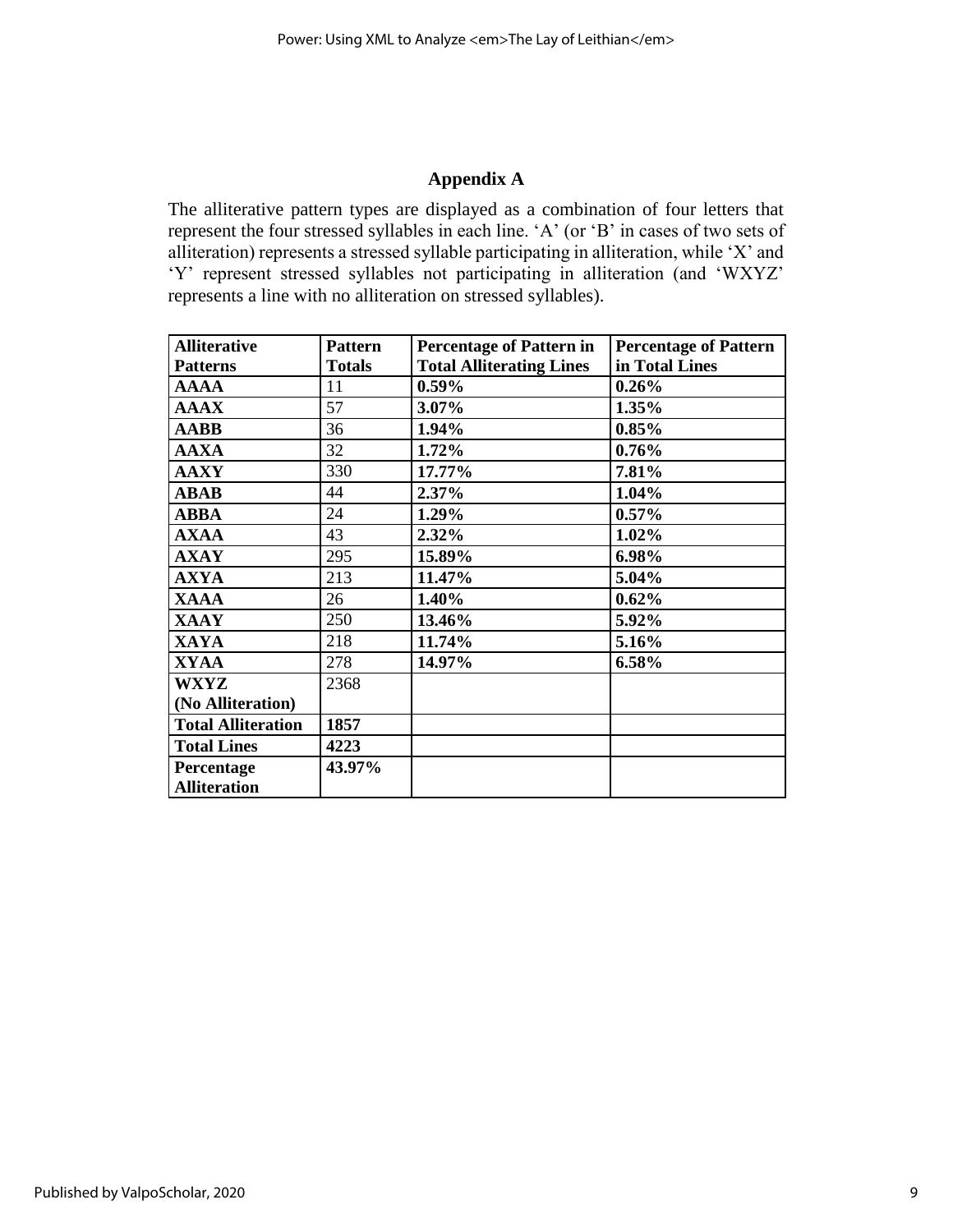#### **Appendix B**

Using Old English-style alliterative meter as a foundation, the stressed syllables were encoded with 'seg' tags, noting the following data: place in the line (as there are only four stressed syllables per line, the only options would be between one and four), whether there are one or two sets of alliterating sounds (default 'A,' would note 'B' to differentiate if two), and what the alliterative sound is; and encode each rhyming word or syllable with 'rhyme' tags. The first XSLT document takes the stressed syllable information from the XML document containing the encoded poem and runs through a series of 'when/otherwise' statements to determine the alliterative pattern type of each line, which then produces a new XML document that includes the alliterative pattern type next to each line number (see Appendix A for a detailed list of the possible alliterative pattern types).

The following lines from *The Lay of Leithian* show three different alliterative patterns (and one line with no alliteration). To visualize the alliterative patterns, each pattern type is identified in square brackets before each line, stressed syllables are underlined, and stressed syllables participating in alliteration are bolded:

> [AAXY] Such **liss**om **limbs** no more shall run [WXYZ] on the green earth beneath the sun; [XAAY] so fair a **maid** no **more** shall be [AABB] from **dawn** to **dusk**, from **sun** to **sea**. (23-26)

The XML code for these four lines (after the initial XSLT transformation identifying the alliterative pattern type) would look as follows:

```
<l n="23" real="AAXY">Such <seg n="1" type="A" 
   real="#L">lissom</seg> <seg n="2" type="A" 
   real="#L">limbs</seg> no more shall 
   <rhyme>run</rhyme></l>
<l n="24" real="WXYZ">on the green earth beneath the 
   <rhyme>sun</rhyme>;</l>
<l n="25" real="XAAY">so fair a <seg n="2" type="A" 
   real="#M">maid</seg> no <seg n="3" type="A" 
   real="#M">more</seg> shall <rhyme>be</rhyme></l>
<l n="26" real="AABB">from <seg n="1" type="A" 
   real="#D">dawn</seg> to <seg n="2" type="A" 
   real="#D">dusk</seg>, from <seg n="3" type="B" 
   real="#S">sun</seg> to <rhyme><seg n="4" type="B"
   real="#S">sea</seq></rhyme>.</l>
```
Each line is numbered and its pattern noted, and within each line the details pertaining to the alliterating stressed syllables are indicated in a 'seg' tag. With this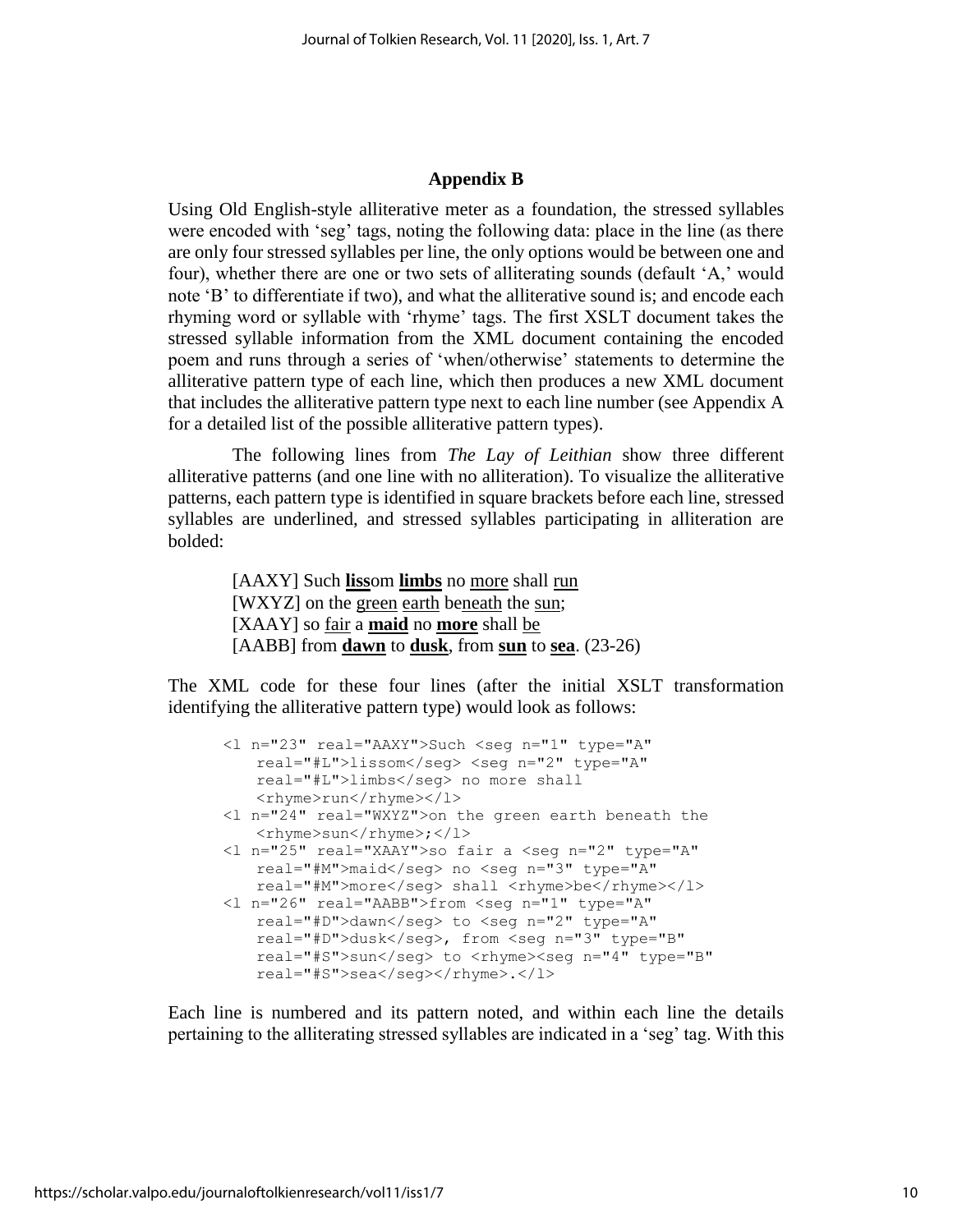information in one XML document, XSLT documents are able to transform this data into various charts and graphs for analysis.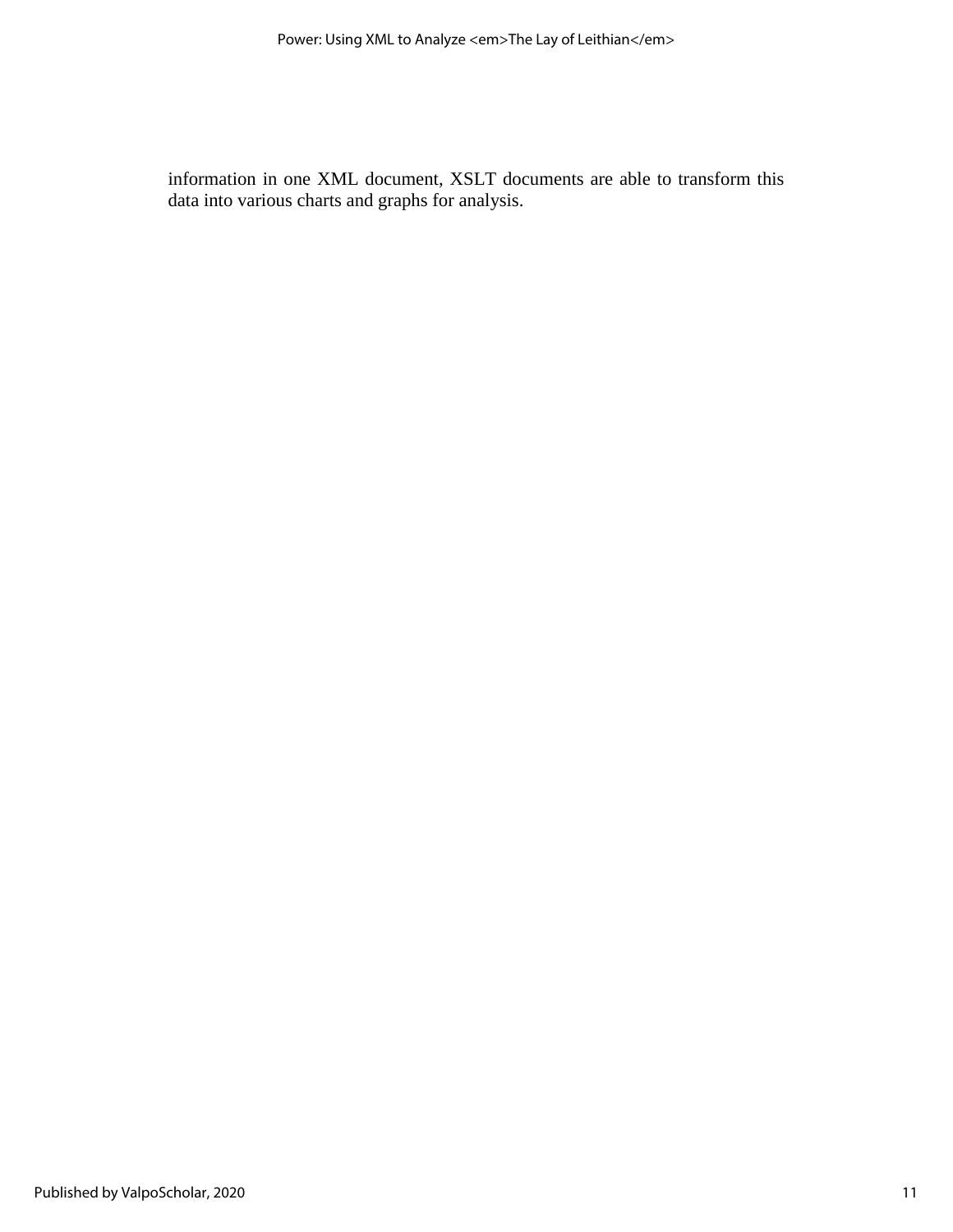# **Appendix C**

The alliterative pattern types are displayed as a combination of four letters that represent the four stressed syllables in each line. 'A' (or 'B' in cases of two sets of alliteration) represents a stressed syllable participating in alliteration, while 'X' and 'Y' represent stressed syllables not participating in alliteration (and 'WXYZ' represents a line with no alliteration on stressed syllables).

| <b>Alliterative</b>       | I                | $\mathbf{I}$   | III            | IV             | V              | VI             | VII            |
|---------------------------|------------------|----------------|----------------|----------------|----------------|----------------|----------------|
| <b>Patterns</b>           |                  |                |                |                |                |                |                |
| <b>AAAA</b>               | $\overline{0}$   | $\overline{0}$ | $\overline{2}$ | $\overline{0}$ | 3              | $\mathbf{1}$   | $\Omega$       |
| <b>AAAX</b>               | 1                | 6              | $\overline{7}$ | $\overline{2}$ | 4              | 5              | 6              |
| <b>AABB</b>               | $\overline{7}$   | $\overline{2}$ | 5              | 3              | $\mathbf{1}$   | $\overline{3}$ | $\overline{2}$ |
| <b>AAXA</b>               | $\overline{0}$   | $\overline{3}$ | $\overline{0}$ | $\overline{4}$ | $\overline{2}$ | $\overline{4}$ | $\overline{4}$ |
| <b>AAXY</b>               | 12               | 27             | 35             | 26             | 32             | 27             | 21             |
| <b>ABAB</b>               | $\overline{0}$   | 5              | $\overline{2}$ | $\overline{2}$ | 5              | 6              | $\overline{4}$ |
| <b>ABBA</b>               | $\boldsymbol{0}$ | $\overline{2}$ | $\overline{2}$ | 8              | $\overline{2}$ | 3              | $\overline{4}$ |
| <b>AXAA</b>               | 1                | $\overline{3}$ | 5              | 9              | $\overline{2}$ | $\mathbf{1}$   | $\overline{3}$ |
| <b>AXAY</b>               | $\overline{7}$   | 20             | 23             | 38             | 30             | 26             | 25             |
| <b>AXYA</b>               | 6                | 15             | 11             | 11             | 30             | 24             | 14             |
| <b>XAAA</b>               | 1                | 5              | $\overline{3}$ | $\overline{2}$ | $\overline{2}$ | $\overline{0}$ | $\mathbf{1}$   |
| <b>XAAY</b>               | 8                | 19             | 21             | 36             | 17             | 12             | 18             |
| <b>XAYA</b>               | $\overline{7}$   | 13             | 22             | 20             | 14             | 14             | 15             |
| <b>XYAA</b>               | 8                | 29             | 27             | 34             | 10             | 18             | 21             |
| <b>WXYZ</b>               | 40               | 152            | 192            | 253            | 224            | 196            | 176            |
| (No Alliteration)         |                  |                |                |                |                |                |                |
| <b>Total Lines</b>        | 58               | 149            | 165            | 195            | 154            | 144            | 138            |
| <b>Total Alliterating</b> | 98               | 302            | 357            | 448            | 378            | 340            | 314            |
| <b>Lines</b>              |                  |                |                |                |                |                |                |
| <b>Percentage of</b>      | 59.18%           | 49.34%         | 46.22%         | 43.53%         | 40.74%         | 42.35%         | 43.95%         |
| <b>Alliterating Lines</b> |                  |                |                |                |                |                |                |

| Cantos I |  |
|----------|--|
|----------|--|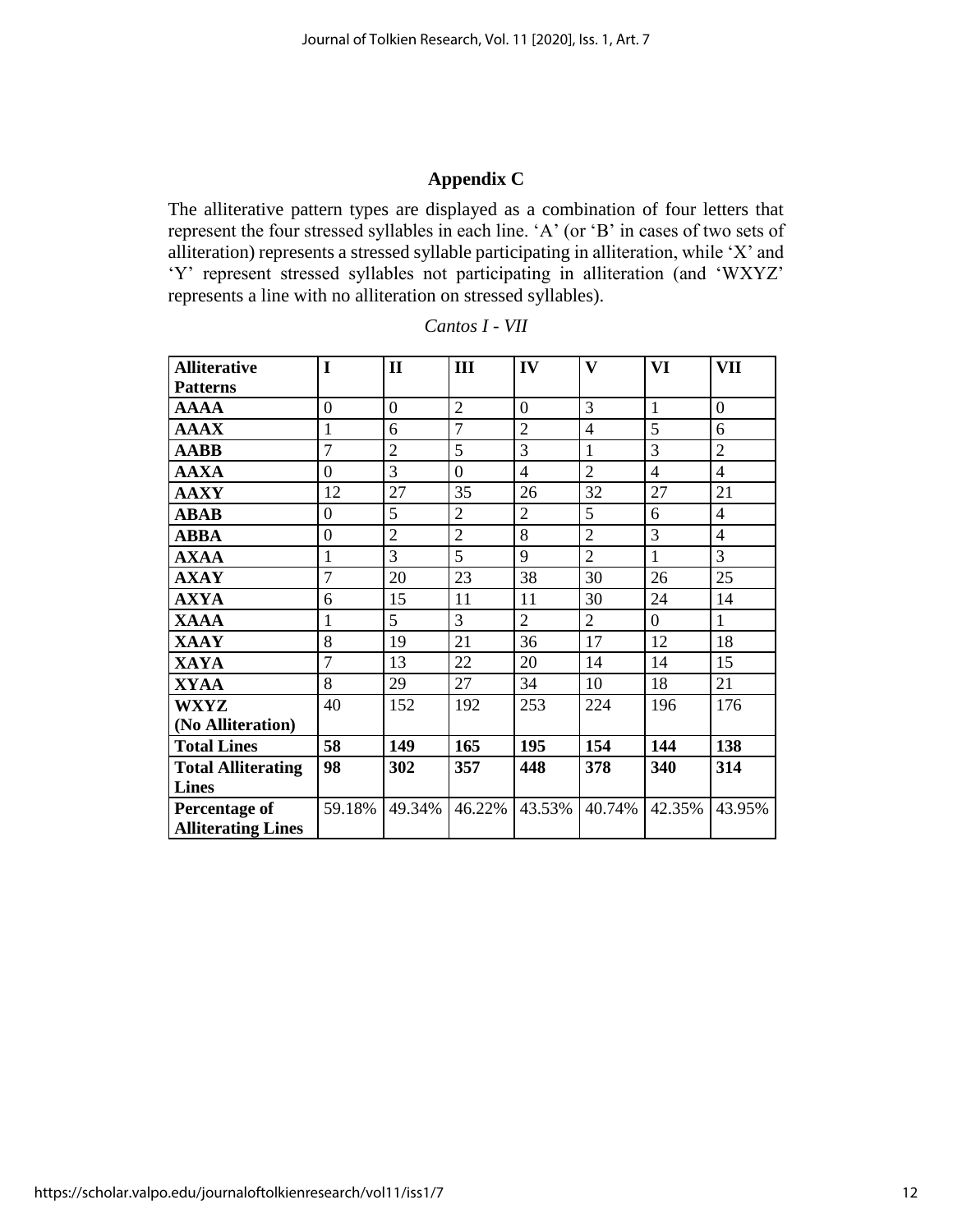| <b>Alliterative</b><br><b>Patterns</b> | VIII           | IX               | $\mathbf X$    | XI               | <b>XII</b>     | XIII           | <b>XIV</b>       |
|----------------------------------------|----------------|------------------|----------------|------------------|----------------|----------------|------------------|
|                                        | $\overline{0}$ | $\overline{2}$   | $\mathbf{1}$   | 1                | $\overline{0}$ | $\mathbf{1}$   | $\overline{0}$   |
| <b>AAAA</b>                            |                |                  |                |                  |                |                |                  |
| <b>AAAX</b>                            | $\overline{7}$ | $\overline{2}$   | 5              | 3                | $\overline{4}$ | 5              | $\mathbf{0}$     |
| <b>AABB</b>                            | $\mathbf{1}$   | 3                | 6              | $\overline{2}$   | $\overline{0}$ | $\mathbf{1}$   | $\overline{0}$   |
| <b>AAXA</b>                            | $\overline{4}$ | $\overline{2}$   | 3              | $\overline{0}$   | $\overline{4}$ | $\overline{2}$ | $\boldsymbol{0}$ |
| <b>AAXY</b>                            | 18             | 29               | 28             | 25               | 15             | 34             | $\mathbf{1}$     |
| <b>ABAB</b>                            | $\mathbf{1}$   | 3                | 6              | $\overline{2}$   | $\overline{2}$ | $\overline{4}$ | $\overline{2}$   |
| <b>ABBA</b>                            | $\overline{0}$ | $\boldsymbol{0}$ | 1              | $\boldsymbol{0}$ | $\mathbf{1}$   | 1              | $\boldsymbol{0}$ |
| <b>AXAA</b>                            | 3              | $\mathbf{1}$     | 6              | 3                | $\mathbf{1}$   | 3              | $\overline{2}$   |
| <b>AXAY</b>                            | 16             | 19               | 24             | 26               | 20             | 17             | $\overline{4}$   |
| <b>AXYA</b>                            | 11             | 18               | 20             | 21               | 15             | 15             | $\overline{2}$   |
| <b>XAAA</b>                            | $\mathbf{1}$   | $\overline{0}$   | $\overline{2}$ | 3                | $\mathbf{1}$   | $\overline{4}$ | $\mathbf{1}$     |
| <b>XAAY</b>                            | 16             | 17               | 17             | 20               | 25             | 19             | 5                |
| <b>XAYA</b>                            | 21             | 8                | 22             | 18               | 13             | 24             | $\overline{7}$   |
| <b>XYAA</b>                            | 15             | 21               | 31             | 16               | 23             | 20             | 5                |
| <b>WXYZ</b>                            | 214            | 165              | 218            | 153              | 179            | 186            | 19               |
| (No Alliteration)                      |                |                  |                |                  |                |                |                  |
| <b>Total Lines</b>                     | 114            | 125              | 172            | 140              | 124            | 150            | 29               |
| <b>Total Alliterating</b>              | 328            | 290              | 390            | 293              | 303            | 336            | 48               |
| <b>Lines</b>                           |                |                  |                |                  |                |                |                  |
| <b>Percentage of</b>                   | 34.76%         | 43.10%           | 44.10%         | 47.78%           | 40.92%         | 44.64%         | 60.42%           |
| <b>Alliterating Lines</b>              |                |                  |                |                  |                |                |                  |

*Cantos VIII - XIV*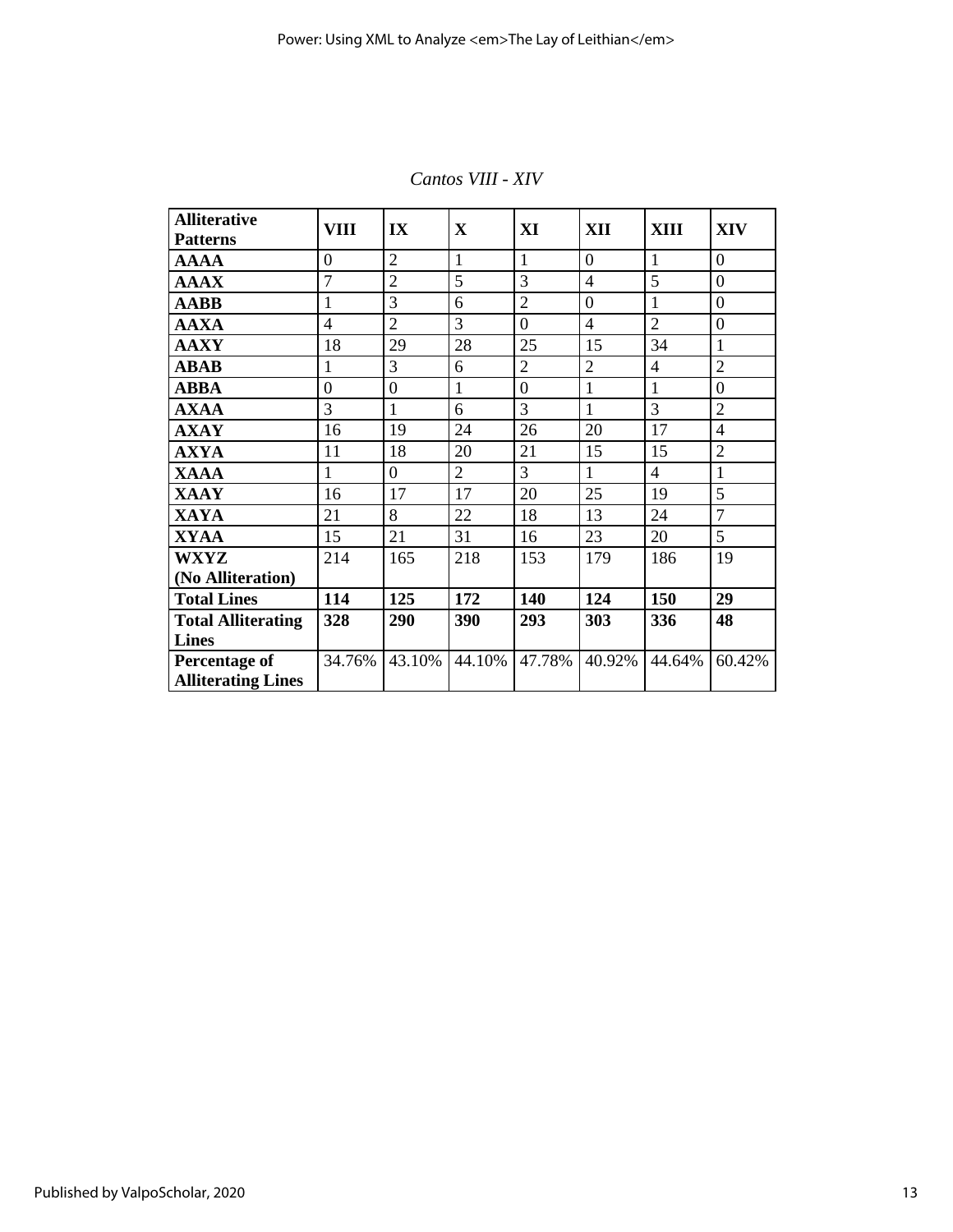# **Appendix D**

In alliteration, it is the sounds of the stressed syllable (not just the first sound in a word) that participate in alliteration.

| <b>Sound</b>            | <b>Total</b>   | Percentage |
|-------------------------|----------------|------------|
| B                       | 101            | 05.45%     |
| <b>CH</b>               | 3              | 00.16%     |
| C-off                   | 12             | 00.65%     |
| D                       | 114            | 06.15%     |
| $\mathbf{F}$            | 196            | 10.58%     |
| G                       | 60             | 03.24%     |
| $\mathbf H$             | 118            | 06.37%     |
| $\mathbf K$             | 62             | 03.35%     |
| L                       | 160            | 08.63%     |
| $\mathbf{M}$            | 94             | 05.07%     |
| ${\bf N}$               | 41             | 02.21%     |
| ${\bf P}$               | 37             | 02.00%     |
| $\overline{\mathbf{S}}$ | 82             | 04.43%     |
| <b>SH</b>               | 10             | 00.54%     |
| S <sub>K</sub>          | $\mathbf{1}$   | 00.05%     |
| <b>SL</b>               | 3              | 00.16%     |
| S-off                   | 275            | 14.84%     |
| SP                      | 5              | 00.27%     |
| ST                      | 21             | 01.13%     |
| <b>SW</b>               | 5              | 00.27%     |
| <b>TH</b>               | 33             | 01.78%     |
| T-off                   | 67             | 03.62%     |
| TR                      | $\overline{2}$ | 00.11%     |
| TW                      | $\overline{1}$ | 00.05%     |
| $\mathbf{V}$            | 1              | 00.05%     |
| <b>Vowel</b>            | 273            | 14.73%     |
| W                       | 138            | 07.45%     |
| $\mathbf{Y}$            | $\mathbf{1}$   | 00.05%     |

A letter followed by '-off' refers to alliteration with similar sounds that would not adhere strictly the rules of Old English-style alliterative meter, such as a *SH* sound alliterating with a *SP* sound:

There bow was bent and **shaft** was **sped**, (85)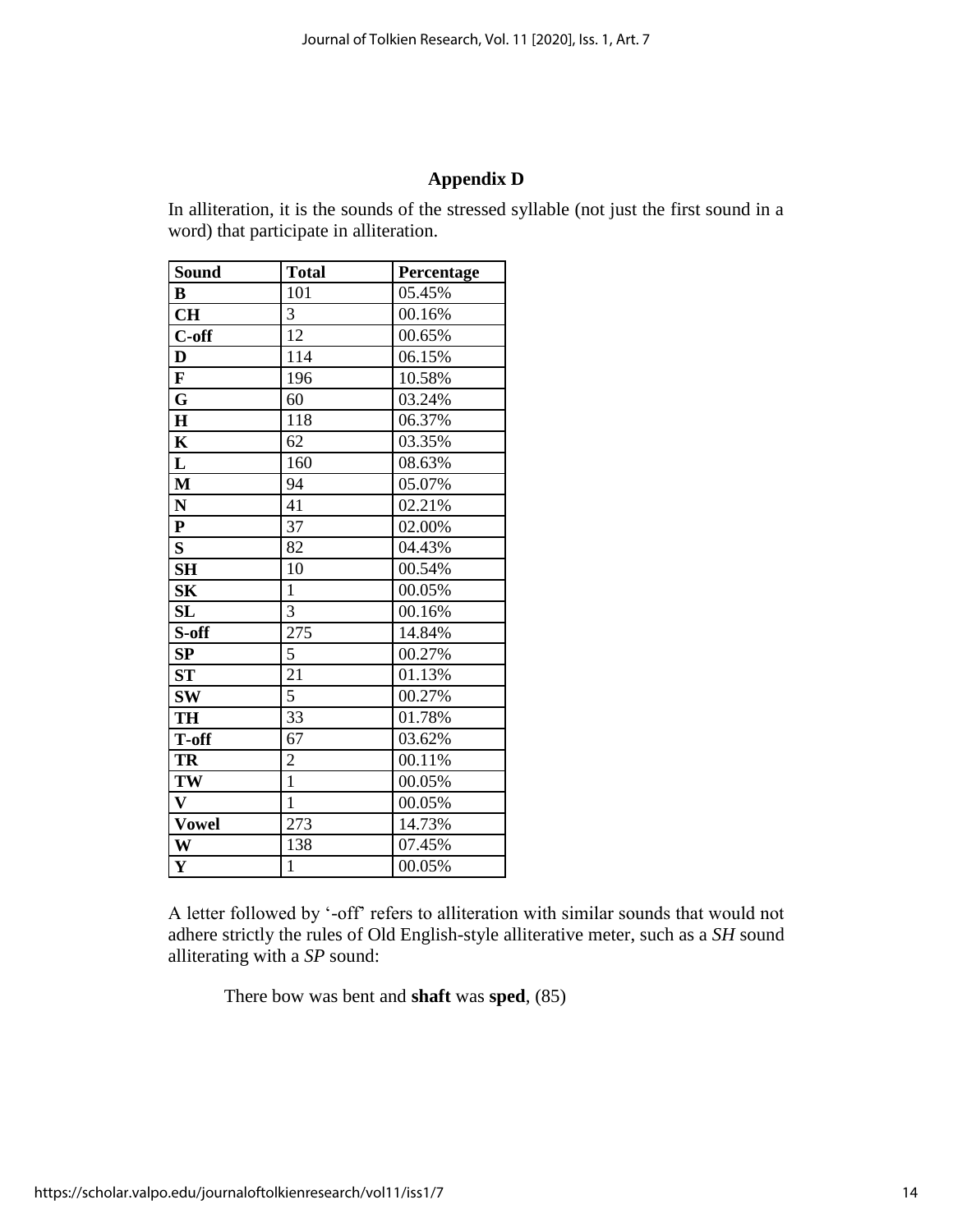| Sound                                | Percentage |
|--------------------------------------|------------|
| Fricatives $(F, H, S, SH, TH, V, Z)$ | 23.75%     |
| Plosives $(B, CH, D, G, K, P, T)$    | 20.35%     |
| Liquid $(L, R)$                      | 08.68%     |
| Glide $(W, Y)$                       | 07.50%     |
| Nasal $(M, N)$                       | 07.28%     |
| Fricative & Plosive (SK, SP, ST)     | 01.45%     |
| Liquid & Glide $(SW)$                | 00.27%     |
| Fricative & Liquid (SL)              | 00.16%     |
| Plosive $\&$ Liquid (TR)             | 00.11%     |
| Plosive & Glide (TW)                 | 00.05%     |

#### **Works Cited**

Agan, Cami D. "Lúthien Tinúviel and Bodily Desire in the Lay of Leithian." *Perilous and Fair: Women in the Works and Life of J. R. R. Tolkien*, edited by Janet Brennan Croft and Leslie A. Donovan, Mythopoeic, 2015, pp. 168–188.

Beal, Jane. "Orphic Powers in J.R.R. Tolkien's Legend of Beren and Lúthien." *Journal of Tolkien Research*, vol. 1, no. 1, 2014.

Bold, Alan. "Hobbit Verse versus Tolkien's Poem." *J. R. R. Tolkien: This Far Land*, edited by Robert Giddings, Vision; Barnes & Noble, 1983, pp. 137–153.

Dawson, Deidre A. "Perilous and Fair: Women in the Works and Life of J.R.R. Tolkien." *Journal of Tolkien Research*, vol. 1, no. 1, 2014.

Evans, Deanna Delmar. "Tolkien's Unfinished 'Lay of Lúthien' and the Middle English Sir Orfeo." *Middle-Earth Minstrel: Essays on Music in Tolkien*, edited by Bradford Lee Eden, McFarland & Company Publishing, 2010, pp. 75–84.

Hall, Mark F. "The Theory and Practice of Alliterative Verse in the Work of J.R.R. Tolkien." *Mythlore*, vol. 25, no. ½, 2006, pp. 41-52.

Lee, Stuart D., and Elizabeth Solopova. "Alliterative Verse and Tolkien's Verse." *The Keys of Middle-Earth: Discovering Medieval Literature Through the Fiction of J.R.R. Tolkien,* Palgrave MacMillan, 2005, pp. 39-49.

Phelpstead, Carl. "'For W. H. A.': Tolkien's Poem in Praise of Auden." *Tolkien's Poetry*, edited by Julian Eilmann et al., Walking Tree, 2013, pp. 45–58.

Shelton, James. "Eomer Gets Poetic: Tolkien's Alliterative Versecraft." *Journal of Tolkien Research*, vol. 5, no. 1, 2008.

Shippey, Tom. "All for Love: The Development of a Romantic Story by Tolkien." *TLS. Times Literary Supplement (1969)*, no. 5968-9, NI Syndication Limited, Aug. 2017, p. 31.